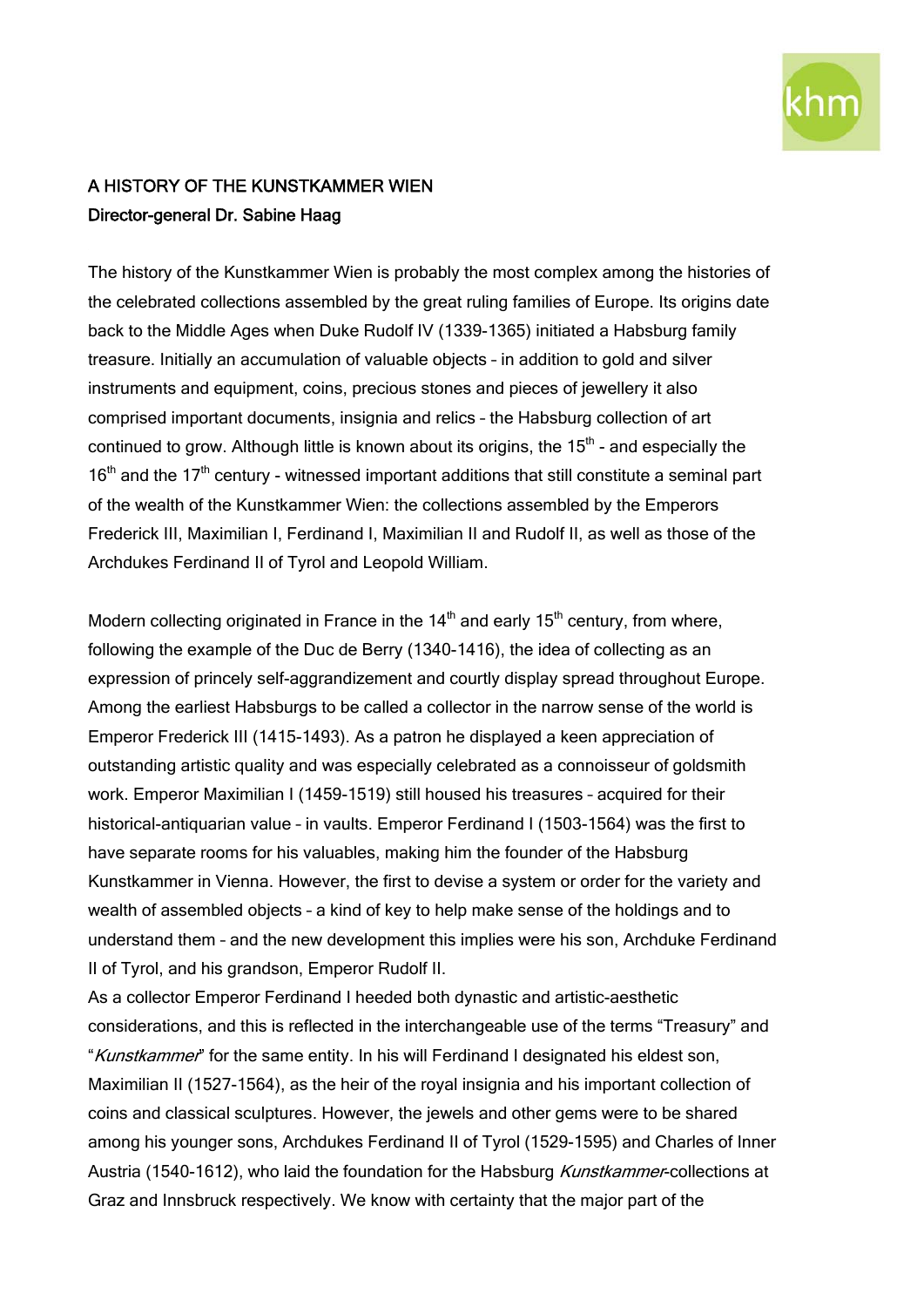

collection of Emperor Maximilian II was inherited by his son, Rudolf II (1552-1612), who took it with him when he moved his capital to Prague.

In the course of the  $16<sup>th</sup>$  century, princely *Kunstkammer*-collections evolved into encyclopaedic Kunstkammer-collections that contained not only goldsmith works, ivories and wood carvings, clocks and automatons but also natural objects, paintings and sculptures. One of the most important collections of this kind was assembled by Archduke Ferdinand II of Tirol (1529-1595) at Ambras Palace near Innsbruck. Called a "Kunst- und Wunderkammer" (a chamber of art and natural wonders) for the first time in his will, the collection was already a major attraction for interested princes and men-of-letters from all over Europe during the Archduke's lifetime. From the early  $17<sup>th</sup>$  century onwards there were institutionalised guided tours of the Kunstkammer. Entries in the quest-book and various travelogues tell of illustrious visitors, among them the Augsburg patrician, Philipp Hainhofer, Montaigne, Queen Christina of Sweden, and Goethe. The collection of suits-ofarmour and the portrait collection were equally famous, with the latter's historicalgenealogical focus on man as the agent of history and its particular emphasis on his own illustrious family forming an important factor of Ferdinand's activity as a collector. Centuries later the inventory compiled after Ferdinand's death in 1595 still brings to life his collection and its installation. This allows us not only to reconstruct Ferdinand's Kunstkammer, making it a highly relevant historical source, but also to experience it today as a collection in which artefacts were as important as *naturalia*, and toys proudly took their place next to relics. The contents of the cupboards were arranged according to the apparently-simple principle of placing similar materials together. Regardless of age, importance or origins objects made of wood, stone, iron, gold and silver were displayed together. Protected from the sun by linen curtains, the interiors of these cupboards were painted and provided an ideal setting for the objects. They were installed according to the Archduke's detailed specifications and documented his perceptive aesthetic judgement; it was also the first presentation of a collection devised as a display for visitors, its concept the very opposite of a treasury with its arbitrary accumulation of precious object. In a way, a princely Kunstkammer was a reflection of the cosmos and thus also of contemporary knowledge about the world. The variety and wealth of facets of such a collection, regarded as a microcosm, marked the beginning of an evolution - *ars simian naturae* - whose origins were traced back to God Himself as the creator of heaven and earth. Just as God dominated the universe the prince - his power divinely ordained - dominated the world represented by the choice objects in his *Kunstkammer*. The wealth and universality of this encyclopaedic body, the Kunstkammer, in the form of a theatrum mundi comprised not only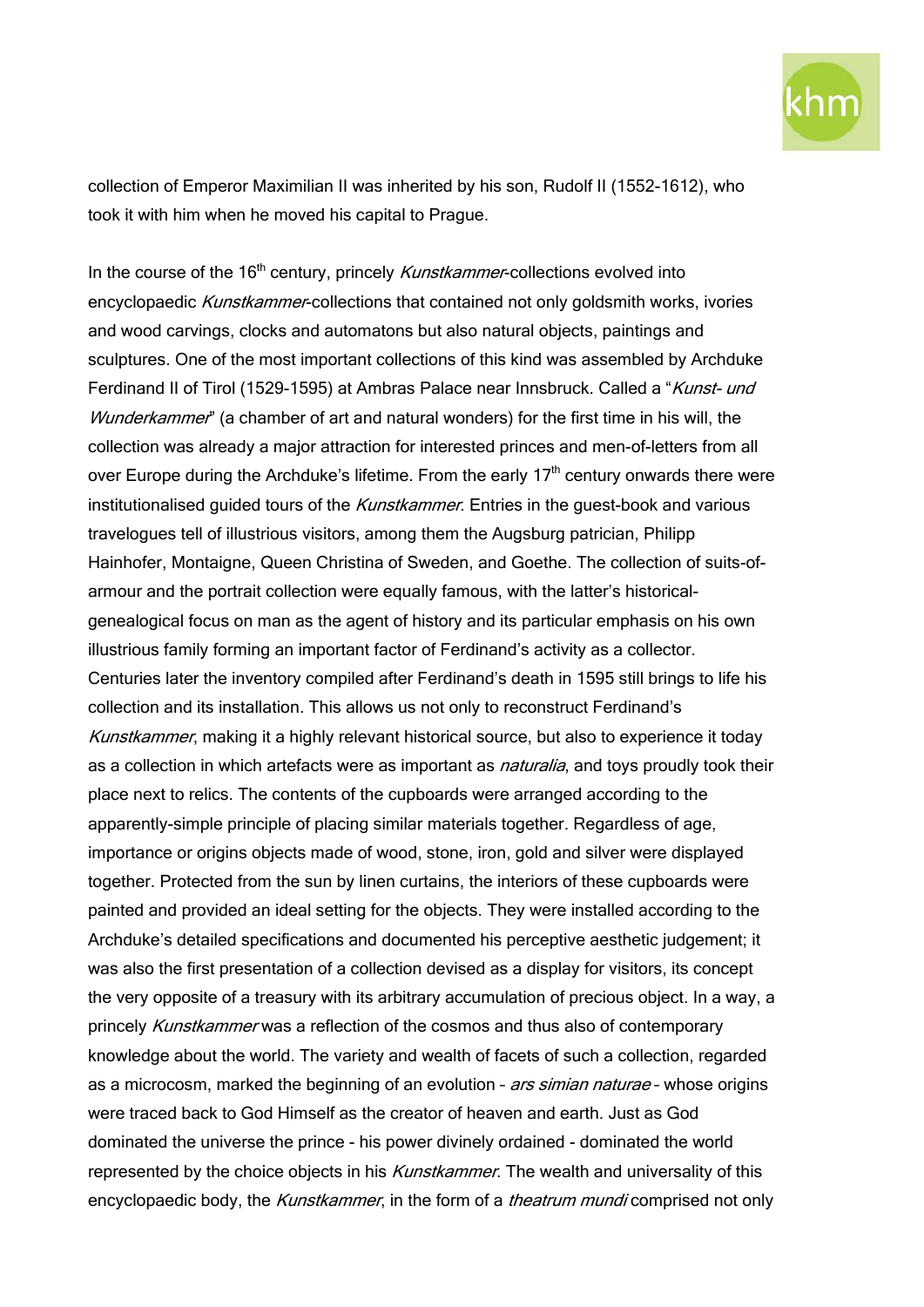

artefacta but also *naturalia* - exceptional products of nature - and *exotica*, as well as scientifica, all augmented by prints and countless curiosities - i.e. "wonders" of nature, science and craftsmanship, the so-called *mirabilia*. A collector's interest in natural objects that were rare and exotic was born of his scientific interests. Artefacts also illustrated artistic quality and virtuosity, *antiquitas*, preciousness and dynastic or historical aspects. Practical use was generally not an issue. One exception are *scientifica* - clocks, automatons and scientific instruments that were mainly admired for their mechanics. Curiosity and a desire to investigate, and especially the wish to document the breadth of a prince's political sphere of influence aided the acquisition of exotica.

The collection at Ambras is important because its inventory allows us to deduce the Kunstwollen, the artistic aims and tastes, of a whole period; its seminal terms are ambivalence (its declared aim to unsettle the viewer), alienation of forms and materials, and the distortion of the image of man.

Lacking a legal male heir, the Archduke's collection passed to his younger son from his first, morganatic marriage, Marquis Charles of Burgau, after his death in 1595, as stipulated in his will. However, the latter showed little interest in the costly upkeep of Ambras Palace and soon entered into negotiations with Emperor Rudolf II who was fascinated by the collection.

Emperor Rudolf II (1552-1612), the nephew of Ferdinand II of Tyrol, was the greatest and most important connoisseur from the *Casa de Austria*. He was brought up at the court of his uncle, King Phillip II of Spain, and developed a fine appreciation of artistic quality and the ability of art to project his own role and status as the future ruler of the Empire. Crowned Emperor in 1576, he moved his capital from Vienna to Prague where he amassed an fabulous collection that comprised paintings, antique sculptures, magnificent arms and objets d'art. His unmatched connoisseurship, knowledge of the world and comprehensive education helped attract the period's best goldsmiths, stone carvers, clockmakers and painters to his court in Prague to create the "style of Rudolf II". Only a select few were privileged to see the legendary collections. In 1607/11 Rudolf's *antiquarius*, Daniel Froeschl, compiled an inventory of the *Kunstkammer* that allows us to gauge the wealth and preciousness of the Kunstkammer assembled by perhaps the most important Habsburg patron.

The acquisition of the Ambras collections from the heirs of Archduke Ferdinand II – Rudolf paid 100.000 Reichstaler for the contents of the Kunstkammer alone documents not only his appreciation for this unique Kunst- und Wunderkammer but also his desire to create a united art collection and treasury of the House of Habsburg. The collections at Ambras he left untouched. Soon after Rudolf's death, his brother and